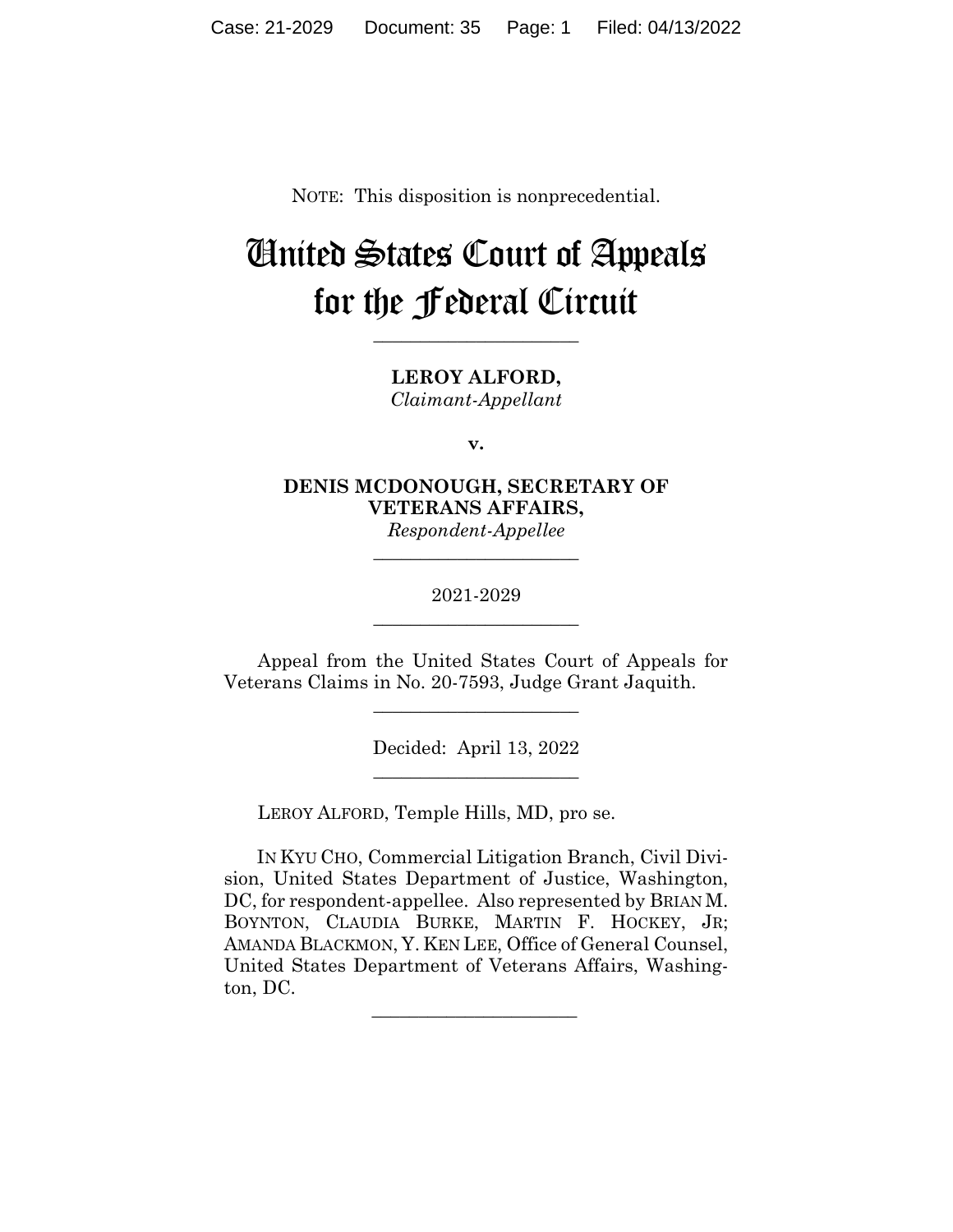## Before DYK, REYNA, and TARANTO, *Circuit Judges*.

## PER CURIAM.

Veteran Leroy Alford appeals from an order of the United States Court of Appeals for Veterans Claims ("Veterans Court") denying his petition for a writ of mandamus. We *affirm.*

#### **BACKGROUND**

The appellant, veteran Leroy Alford, served in the United States Air Force from 1982 to 2006. In June 2010, Mr. Alford applied for Department of Veterans Affairs ("VA") Vocational Rehabilitation and Employment ("VR&E") benefits. The Vocational Rehabilitation and Employment (subsequently renamed "Veteran Readiness and Employment") program is intended to "provide  $\parallel$  all services and assistance necessary to enable veterans with service-connected disabilities to achieve maximum independence in daily living and, to the maximum extent feasible, to become employable and to obtain and maintain suitable employment." 38 U.S.C. § 3100; 38 C.F.R. §§ 21.1(a), 21.70. Thereafter, Mr. Alford received VR&E benefits until April 22, 2016, when he was notified that his benefits had been discontinued because he "ha[d] not pursued the rehabilitation services outlined in [his rehabilitation] plan and [had] not respond[ed] to [the VA's] attempt[s]" to contact him. S.A. 64–65.

On May 18, 2016, Mr. Alford requested administrative review of the discontinuance, disputing the contention that he had not responded to attempted contacts by the VA and asserting that he had been "pursuing development of a business plan." S.A. 63. The following month, he filed a claim with the VA Regional Office ("RO"), seeking a reversal of the discontinuance based on "Clear and Unmistakable Error (CUE)." S.A. 61. The RO processed Mr. Alford's claim as a notice of disagreement with the discontinuance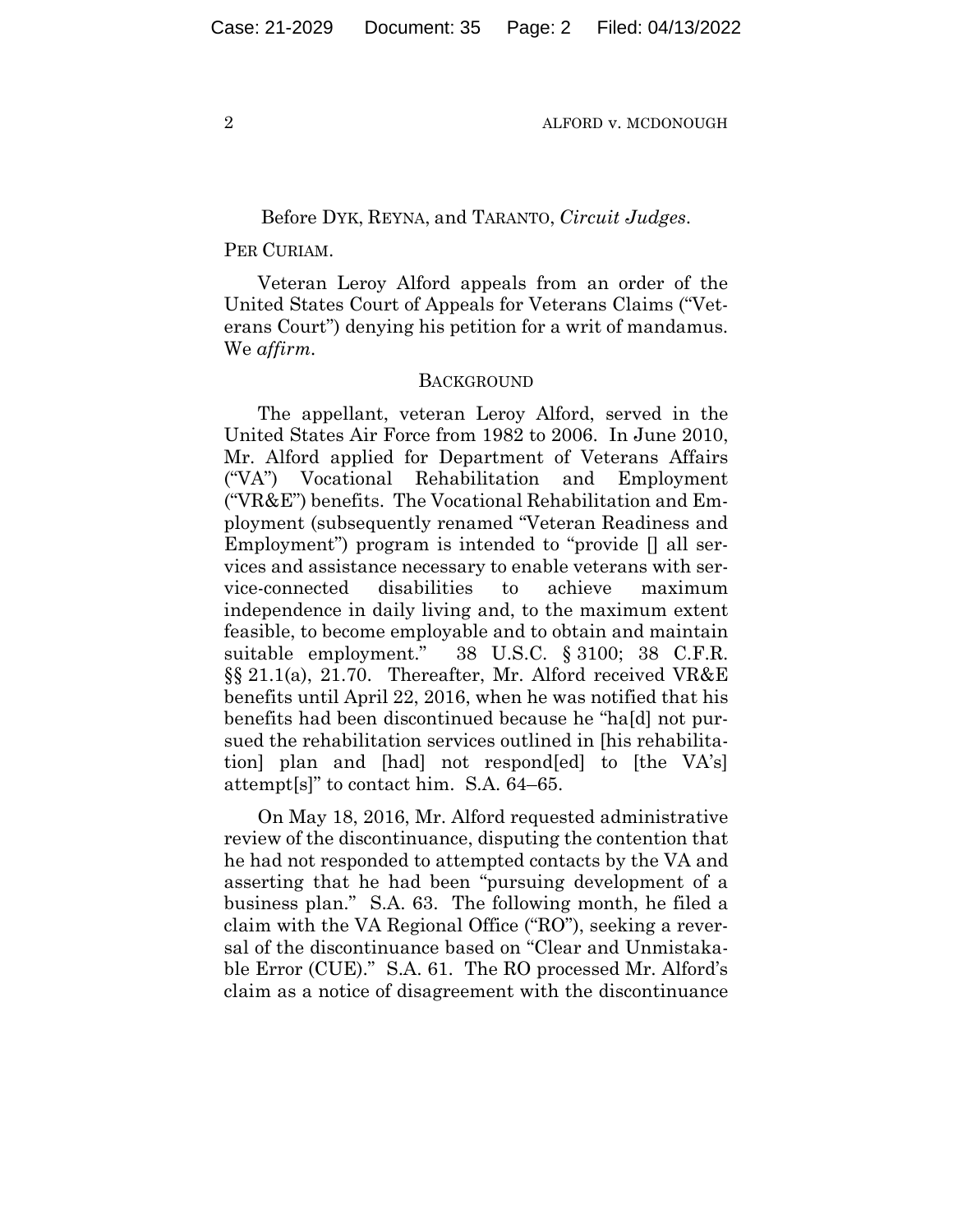decision. Upon review of his claim, the RO upheld the discontinuance, advising Mr. Alford that he would need to reapply for VR&E benefits.

Mr. Alford appealed the RO's decision to the Board of Veterans' Appeals ("Board") on July 28, 2017. The Board held a hearing on February 4, 2019, and on June 3, 2019, remanded the matter to the RO for further factual development. On December 1, 2020, Mr. Alford was notified that his case had returned to the Board post-remand and that a new Veterans Law Judge ("VLJ") at the Board had been assigned to his matter. The new VLJ held a hearing on July 7, 2021, and Mr. Alford's appeal remains pending before the Board.

While Mr. Alford's CUE claim was pending before the Board, Mr. Alford submitted a request for equitable relief to the Secretary. Pursuant to 38 U.S.C. § 503(a), equitable relief may be available if the Secretary of the VA determines that a veteran has been denied benefits due to an administrative error. Mr. Alford asserted that his VR&E benefits had been discontinued as a result of administrative error. The VA acknowledged that Mr. Alford had filed a request for equitable relief, but because Mr. Alford's appeal of the discontinuation of his VR&E benefits was still pending before the Board, the VA stayed consideration of the request for equitable relief.

While both the Board appeal and request for equitable relief were pending, Mr. Alford filed a petition for a writ of mandamus from the Veterans Court ("the petition"), seeking to compel a decision on his Board appeal and request for equitable relief. On February 26, 2021, the Veterans Court denied the petition. *See Alford v. McDonough*, No. 20-7593 (Vet. App. Feb. 26, 2021). The court explained that it could not issue a writ of mandamus to the Secretary as to the request for equitable relief because it was outside of the court's appellate jurisdiction. With respect to the Board appeal, the court held that Mr. Alford was not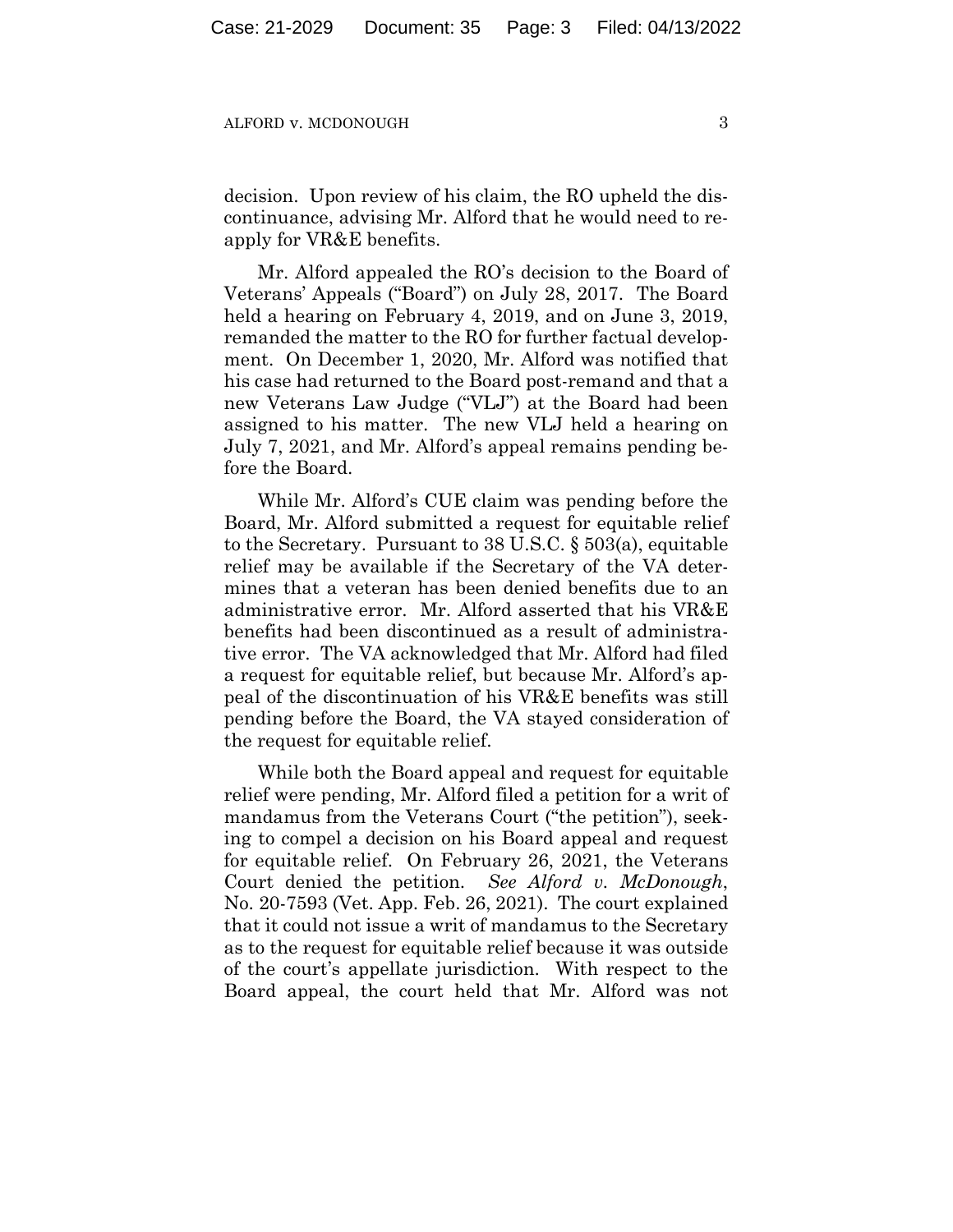entitled to a writ of mandamus under the law. Specifically, the court found that Mr. Alford had not established undue delay by the Board in deciding his appeal. Mr. Alford appeals to this court. We have jurisdiction under 38 U.S.C.  $§ 7292(a).$ 

#### **DISCUSSION**

I

Our jurisdiction to review decisions of the Veterans Court under 38 U.S.C. § 7292 is limited. We have jurisdiction to "decide all relevant questions of law, including interpreting constitutional and statutory provisions."  $\S 7292(d)(1)$ . "Except to the extent that an appeal ... presents a constitutional issue," we "may not review (A) a challenge to a factual determination, or (B) a challenge to a law or regulation as applied to the facts of a particular case."  $\S 7292(d)(2)$ . We have held that these limitations apply equally to but do not "insulate from our review [the Veterans Court's] decisions under the All Writs Acts ["AWA"], 28 U.S.C. § 1651(a)." *Lamb v. Principi*, 284 F.3d 1378, 1381–82 (Fed. Cir. 2002). That is, this court has jurisdiction to review the Veterans Court's decision "whether to grant a mandamus petition that raises a non-frivolous legal question." *Beasley v. Shinseki*, 709 F.3d 1154, 1158 (Fed. Cir. 2013).

"The remedy of mandamus is a drastic one, to be invoked only in extraordinary situations." *Kerr v. U.S. Dist. Ct. for N. Dist. of Cal.*, 426 U.S. 394, 402 (1976). For any court to grant a writ of mandamus, three requirements must be satisfied: (1) the petitioner "must have no other adequate means to attain" the desired relief; (2) the petitioner must show that the right to the relief is "clear and indisputable"; and (3) exercising its discretion, the issuing court must decide that the remedy "is appropriate under the circumstances." *Cheney v. U.S. Dist. Ct. for D.C.*, 542 U.S. 367, 380–81 (2004) (internal quotation marks, alterations, and citations omitted). Where the petitioner seeks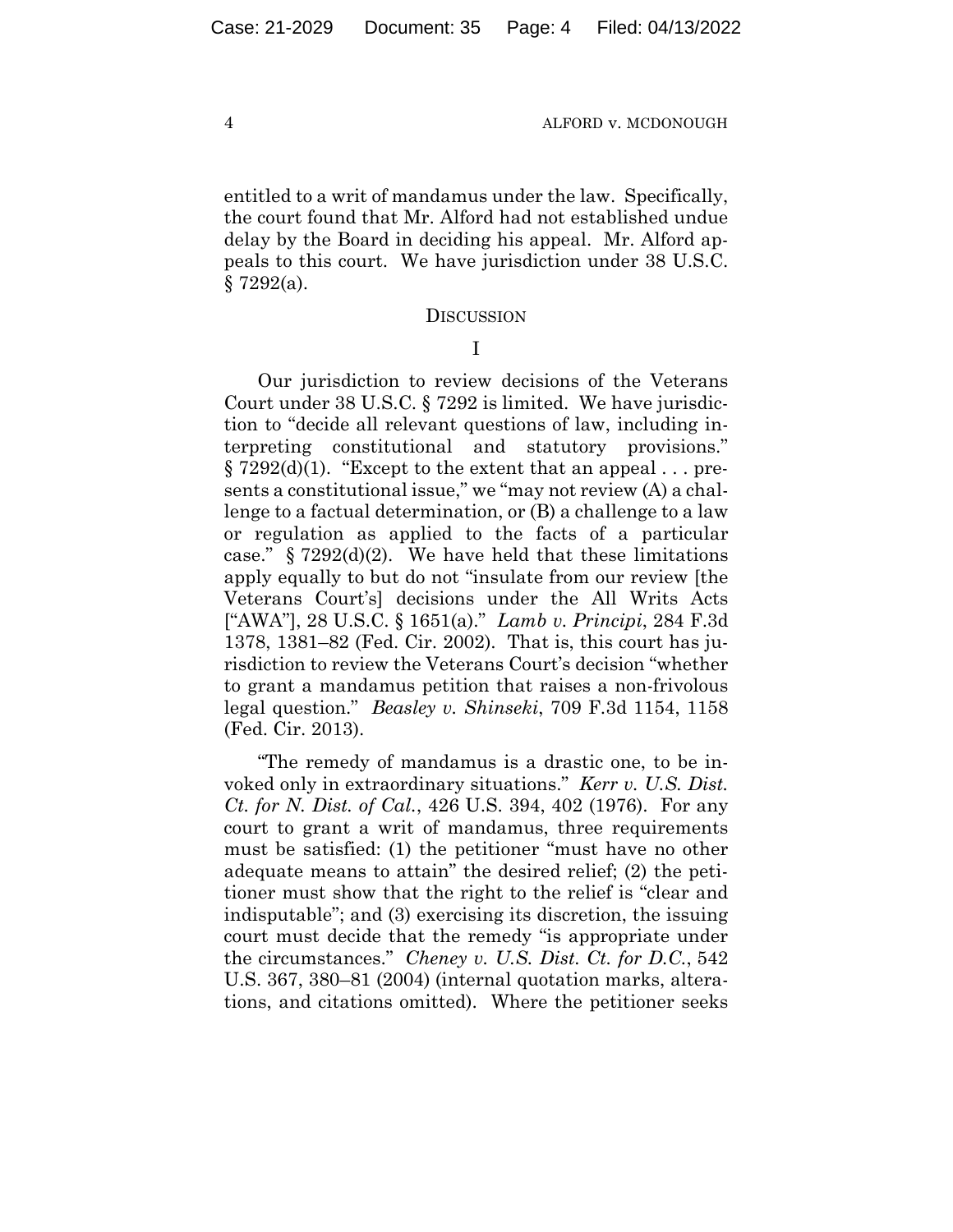relief from "unreasonable delay" in VA proceedings, *see* 38 U.S.C. § 7261(a)(2) (providing that the Veterans Court may "compel action of the Secretary unlawfully withheld or unreasonably delayed"), the Veterans Court must also consider the factors articulated in *Telecommunications Research & Action Center v. FCC* (*TRAC*), 750 F.2d 70, 79 (D.C. Cir. 1984).1 *See Martin v. O'Rourke*, 891 F.3d 1338, 1348 (Fed. Cir. 2018). We review denial of a petition for a writ of mandamus for abuse of discretion. *See Lamb*, 284 F.3d at 1384.

1 The six *TRAC* factors are:

(1) [T]he time agencies take to make decisions must be governed by a 'rule of reason'; (2) where Congress has provided a timetable or other indication of the speed with which it expects the agency to proceed in the enabling statute, that statutory scheme may supply content for this rule of reason; (3) delays that might be reasonable in the sphere of economic regulation are less tolerable when human health and welfare are at stake; (4) the court should consider the effect of expediting delayed action on agency activities of a higher or competing priority; (5) the court should also take into account the nature and extent of the interests prejudiced by delay; and (6) the court need not find 'any impropriety lurking behind agency lassitude' in order to hold that agency action is unreasonably delayed.

*Martin v. O'Rourke*, 891 F.3d 1338, 1344–45 (Fed. Cir. 2018) (quoting *TRAC*, 750 F.2d at 80).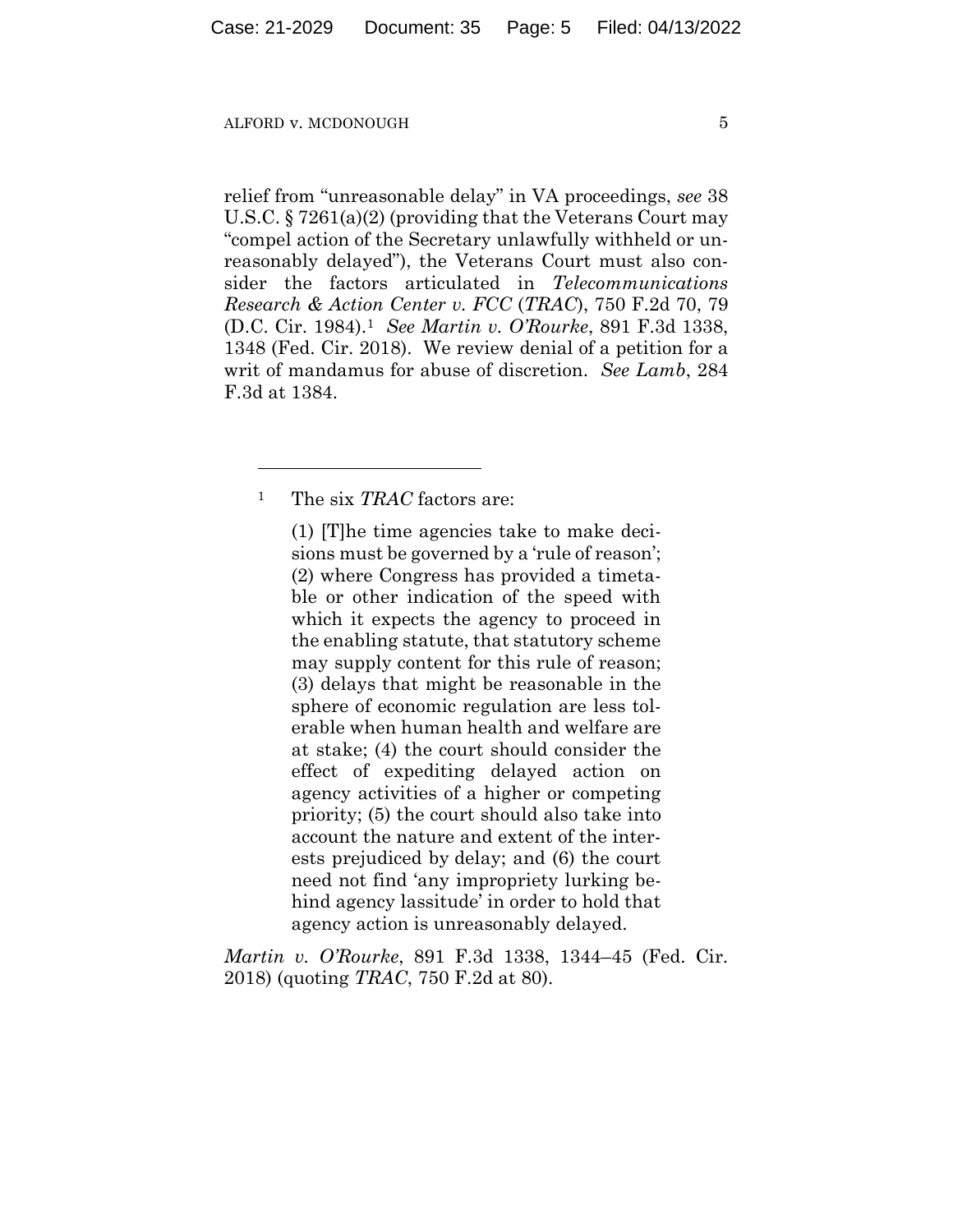II

The Veterans Court did not abuse its discretion or commit legal error in denying Mr. Alford's petition. Mr. Alford has not demonstrated entitlement to mandamus relief on the basis of undue delay by the Board. The Veterans Court properly applied the *TRAC* factors in assessing whether Mr. Alford was entitled to a writ compelling the VA to process his claims. Taken together, the Veterans Court found the *TRAC* factors weighed against issuing a writ because the Board was processing Mr. Alford's appeal and the delay was "the unavoidable result of 'practical realities of the burdened veterans' benefits system.'" S.A. 4 (quoting *Martin*, 891 F.3d at 1347). We see no abuse of discretion or legal error in that result.

Although we deny mandamus relief, we do note that it has taken an exceptionally long time for the Board to finally resolve Mr. Alford's appeal. It has been more than six years since Mr. Alford filed. We assume that the Board will act promptly in deciding Mr. Alford's appeal.

It also was proper for the Veterans Court to deny mandamus relief as to Mr. Alford's request for equitable relief, since mandamus relief is only available "in aid of the jurisdiction already possessed by a court," *see Cox v. West*, 149 F.3d 1360, 1363 (Fed. Cir. 1998) (quotation marks omitted), and the Veterans Court lacks appellate jurisdiction over requests to the VA for equitable relief, *see Burris v. Wilkie*, 888 F.3d 1352, 1357–58 (Fed. Cir. 2018).

Finally, Mr. Alford also asks this court to vacate the Veterans Court decision and issue a decision on the merits of his claims "de novo." Appellant's Inf. Br. at 3. But the AWA does not expand our jurisdiction to consider the application of law to facts, *see Cox*, 149 F.3d at 1363 ("[The Act] provides for the issuance of writs 'in aid of' the jurisdiction already possessed by a court."), and in any event, mandamus in these circumstances is not a mechanism for rendering a merits decision, *see Bankers Life & Cas. Co. v.*